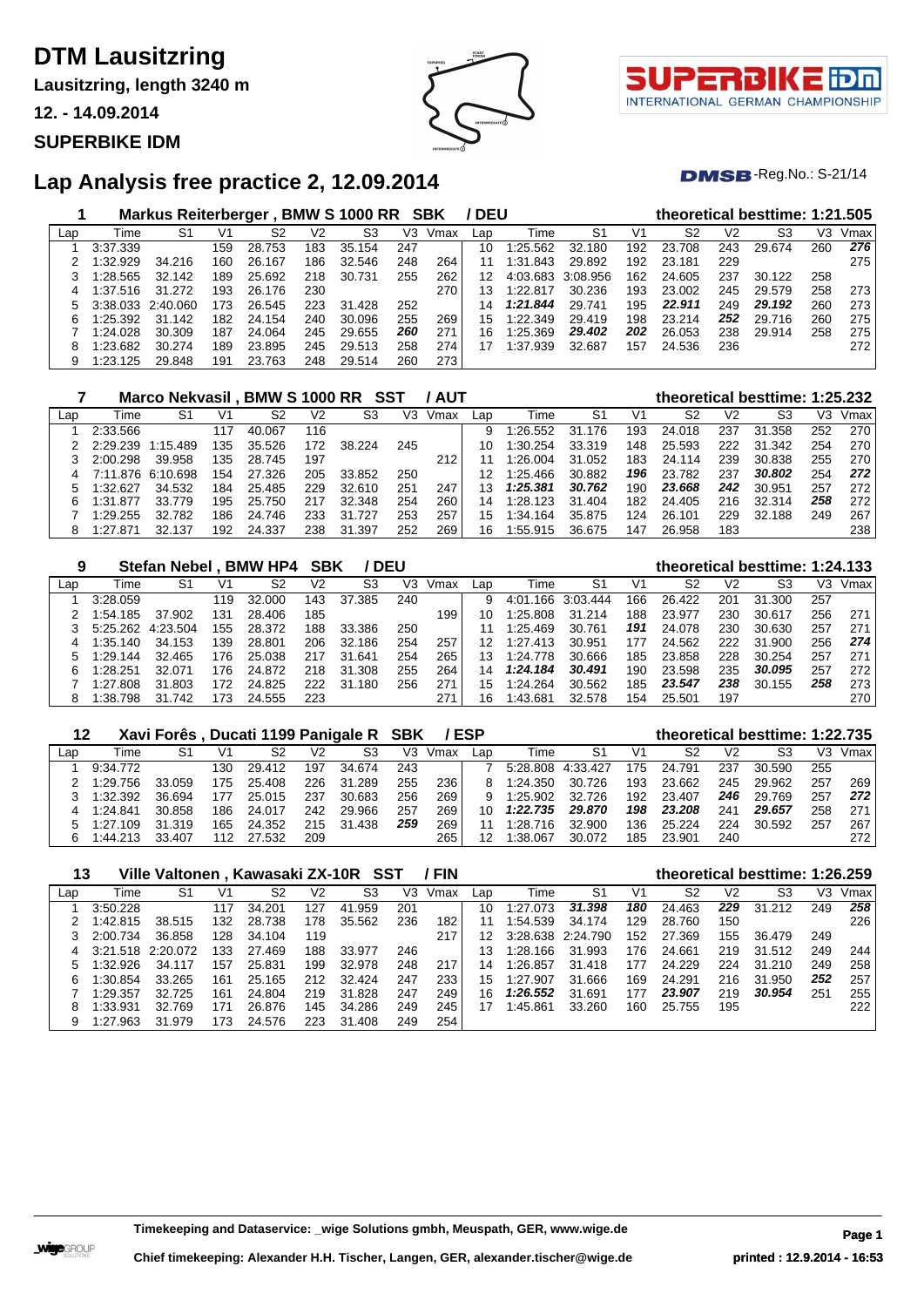**Lausitzring, length 3240 m**

**12. - 14.09.2014**

#### **SUPERBIKE IDM**



 $DMSB$ -Reg.No.: S-21/14

| 20  |          | Alex Phillis, Kawasaki ZX-10R SST |     |        |     |            |     | / AUS |                 |              |          |     |        |     | theoretical besttime: 1:25.037 |     |      |
|-----|----------|-----------------------------------|-----|--------|-----|------------|-----|-------|-----------------|--------------|----------|-----|--------|-----|--------------------------------|-----|------|
| Lap | Time     | S1                                | V1  | S2     | V2  | S3         | V3  | Vmax  | Lap             | Time         | S1       | V1  | S2     | V2  | S3                             | VЗ  | Vmax |
|     | 2:47.771 |                                   | 115 | 30.265 | 155 | 39.826     | 226 |       | 10              | 1:25.778     | 30.999   | 188 | 23.884 | 235 | 30.895                         | 250 | 263  |
|     | 1:39.229 | 38.036                            | 137 | 26.800 | 184 | 34.393     | 241 | 185   |                 | .162<br>1:41 | 31.332   | 184 | 24.191 | 207 |                                |     | 264  |
|     | 1:37.435 | 34.553                            | 179 | 30.314 | 207 | 32.568     | 249 | 226   | 12 <sup>7</sup> | 5:21.643     | 4:25.907 | 189 | 24.399 | 214 | 31.337                         | 249 |      |
|     | 1:31.230 | 33.436                            | 152 | 25.579 | 206 | 32.215     | 250 | 229   | 13              | 1:25.578     | 30.914   | 174 | 23.969 | 220 | 30.695                         | 252 | 265  |
|     | 1:29.135 | 32.570                            | 187 | 25.021 | 214 | 31.544     | 251 | 255   | 14              | 1:25.500     | 30.921   | 171 | 24.004 | 230 | 30.575                         | 250 | 266  |
| 6   | 1:27.912 | 31.588                            | 167 | 24.798 | 210 | 31.526     | 251 | 267   | 15              | 1:25.481     | 30.752   | 185 | 23.960 | 222 | 30.769                         | 250 | 265  |
|     | 1:28.297 | 32.256                            | 182 | 24.463 | 218 | 31.578     | 249 | 255   | 16              | 1:25.706     | 30.997   | 192 | 23.921 | 221 | 30.788                         | 251 | 266  |
|     | 1:27.783 | 31.510                            | 180 | 24.725 | 223 | 31.548     | 248 | 262   | 17              | 1:25.338     | 31.002   | 177 | 23.710 | 222 | 30.626                         | 252 | 267  |
|     | 1:27.795 | 31.893                            | 182 | 24.480 | 212 | 31<br>.422 | 251 | 262   | 18              | 1:50.059     | 36.577   | 150 | 26.126 | 181 |                                |     | 228  |

| 22  |          | Leon Bovee . BMW S 1000 RR SST |     |        |     |                |     | ' NLD |     |              |                |     | theoretical besttime: 1:24.879 |                |                |     |      |
|-----|----------|--------------------------------|-----|--------|-----|----------------|-----|-------|-----|--------------|----------------|-----|--------------------------------|----------------|----------------|-----|------|
| Lap | Time     | S1                             | V1  | S2     | V2  | S <sub>3</sub> | V3  | Vmax  | Lap | Time         | S <sub>1</sub> | V1  | S <sub>2</sub>                 | V <sub>2</sub> | S <sub>3</sub> | V3  | Vmax |
|     | 3:44.843 |                                | 124 | 32.166 | 166 | 37.389         | 239 |       | 9   | 1:33.091     | 37.323         | 167 | 24.834                         | 242            | 30.934         | 249 | 261  |
|     | 1:41.414 | 37.310                         | 156 | 28.568 | 196 | 35.536         | 243 | 231   | 10  | 1:25.443     | 30.928         | 187 | 24.040                         | 239            | 30.475         | 250 | 265  |
|     | 1:34.346 | 34.471                         | 167 | 26.631 | 215 | 33.244         | 248 | 253   |     | .786<br>1:41 | 45.779         | 193 | 25.006                         | 232            | 31.001         | 251 | 268  |
| 4   | 1:39.914 | 40.305                         | 181 | 26.187 | 220 | 33.422         | 248 | 262   | 12  | 1:25.198     | 30.941         | 198 | 23.873                         | 240            | 30.384         | 251 | 265  |
|     | 1:31.057 | 33.101                         | 175 | 25.741 | 221 | 32.215         | 248 | 250   | 13  | 1:26.127     | 31.303         | 199 | 24.228                         | 238            | 30.596         | 250 | 267  |
| 6   | 1:28.877 | 32.500                         | 176 | 24.972 | 237 | 31.405         | 249 | 248   | 14  | 1:24.902     | 30.687         | 193 | 23.834                         | 236            | 30.381         | 251 | 266  |
|     | 1:26.518 | 31.421                         | 182 | 24.323 | 242 | 30.774         | 249 | 265   | 15  | 1:43.377     | 30.664         | 197 | 25.160                         | 192            |                |     | 267  |
|     | 1:38.853 | 43.237                         | 180 | 24.848 | 238 | 30.768         | 251 | 262   |     |              |                |     |                                |                |                |     |      |

| 25  |          | Matej Smrz, Yamaha YZF-R1 SBK |     |        |     |            | / CZE |      |     |              |          |     | theoretical besttime: 1:23.614 |     |        |     |      |
|-----|----------|-------------------------------|-----|--------|-----|------------|-------|------|-----|--------------|----------|-----|--------------------------------|-----|--------|-----|------|
| Lap | Time     | S1                            | V1  | S2     | V2  | S3         | V3    | Vmax | Lap | Time         | -S1      | V1  | S2                             | V2  | S3     | V3  | Vmax |
|     | 3:19.311 |                               | 151 | 29.704 | 172 | 35.637     | 241   |      | 10  | .178<br>1:41 | 32.724   | 172 | 25.168                         | 222 |        |     | 265  |
|     | 1:34.462 | 34.832                        | 182 | 26.742 | 210 | 32.888     | 242   | 213  |     | 5:01.958     | 4:04.208 | 165 | 26,009                         | 214 | 31.741 | 249 |      |
|     | 1:30.457 | 32.951                        | 179 | 25.593 | 219 | 31<br>.913 | 250   | 252  | 12  | 1:25.638     | 30.957   | 182 | 24.171                         | 233 | 30.510 | 251 | 267  |
| 4   | 1:29.775 | 32.523                        | 171 | 25.597 | 227 | 31.655     | 250   | 260  | 13  | 1:24.496     | 30.803   | 196 | 23.524                         | 237 | 30.169 | 253 | 270  |
|     | 1:28.737 | 32.356                        | 173 | 25.049 | 227 | 31.332     | 248   | 260  | 14  | 1:24.113     | 30.342   | 184 | 23.695                         | 241 | 30.076 | 254 | 270  |
| 6   | 1:28.539 | 31.786                        | 174 | 24.779 | 230 | 31.974     | 248   | 254  | 15  | 1:23.757     | 30.413   | 193 | 23.196                         | 241 | 30.148 | 253 | 271  |
|     | 1:26.604 | 30.992                        | 187 | 24.563 | 232 | 31.049     | 250   | 267  | 16  | 1:26.500     | 31.814   | 181 | 24.212                         | 229 | 30.474 | 254 | 273  |
| 8   | 1:25.441 | 31.077                        | 187 | 24.009 | 230 | 30.355     | 249   | 262  | 17  | 1:34.518     | 37.214   | 151 | 26.263                         | 226 | 31.041 | 240 | 270  |
| 9   | 1:25.076 | 30.643                        | 188 | 23.831 | 225 | 30.602     | 251   | 266  | 18  | 1:55.449     | 39.471   | 123 | 27.012                         | 183 |        |     | 220  |

| 34  |          | Chris Burri, Kawasaki ZX-10R SST |     |            |     |            |     | / CHE |     |               |          |     |        |     | theoretical besttime: 1:25.226 |     |      |
|-----|----------|----------------------------------|-----|------------|-----|------------|-----|-------|-----|---------------|----------|-----|--------|-----|--------------------------------|-----|------|
| Lap | Time     | S1                               | V1  | S2         | V2  | S3         | VЗ  | Vmax  | Lap | Time          | S1       | V1  | S2     | V2  | S3                             | V3  | Vmax |
|     | 2:02.648 |                                  | 122 | 33.<br>324 | 155 | .288<br>41 | 225 |       | 10  | 1:28.212      | 32.195   | 178 | 24.873 | 219 | 31<br>144                      | 249 | 260  |
|     | :45.255  | 38.624                           | 156 | 28.667     | 175 | 37.964     | 242 | 210   |     | 1:27.<br>.212 | 31.357   | 187 | 24.642 | 222 | 31.213                         | 250 | 264  |
|     | 1:39.104 | 36.158                           | 167 | 27.555     | 188 | 35.391     | 245 | 228   | 12  | 1:50.297      | 52.021   | 173 | 26.264 | 207 | 32.012                         | 250 | 264  |
|     | :35.515  | 35.128                           | 175 | 26.750     | 201 | 33.637     | 248 | 234   | 13. | 1:38.619      | 31.667   | 187 | 24.819 | 220 |                                |     | 265  |
|     | :34.970  | 35.870                           | 176 | 25.990     | 200 | 33.110     | 246 | 235   | 14  | 5:45.368      | 4:48.884 | 176 | 25.089 | 222 | 31.395                         | 249 |      |
| 6   | :35.092  | 33.588                           | 190 | 28.357     | 195 | 33.147     | 248 | 251   | 15  | 1:25.690      | 31.090   | 182 | 23.995 | 230 | 30.605                         | 250 | 262  |
|     | :30.689  | 33.249                           | 166 | 25.415     | 201 | 32.025     | 248 | 242   | 16  | 1:26.049      | 30.763   | 183 | 23.878 | 225 | 31.408                         | 250 | 265  |
| 8   | 1:29.380 | 32.444                           | 173 | 25.121     | 211 | 31.815     | 248 | 255   |     | 1:26.361      | 31.855   | 186 | 23.858 | 221 | 30.648                         | 249 | 262  |
| 9   | :28.846  | 32.135                           | 173 | 24.967     | 216 | 31<br>.744 | 247 | 258   | 18  | 1:40.902      | 31.459   | 181 | 24.268 | 206 |                                |     | 261  |

| 36  |          | Marc Neumann . BMW S 1000 RR |     |             |                | SST    |     | <b>DEU</b> |     |          |                |     | theoretical besttime: 1:27.235 |     |        |     |      |
|-----|----------|------------------------------|-----|-------------|----------------|--------|-----|------------|-----|----------|----------------|-----|--------------------------------|-----|--------|-----|------|
| Lap | Time     | S <sub>1</sub>               | V1  | S2          | V <sub>2</sub> | S3     | V3  | Vmax       | Lap | Time     | S <sub>1</sub> | V1  | S2                             | V2  | S3     | VЗ  | Vmax |
|     | 2:03.255 |                              | 124 | 34.108      | 152            | 40.892 | 217 |            |     | 1:30.328 | 32.918         | 173 | 25.264                         | 203 | 32.146 | 249 | 250  |
|     | :46.918  | 39.531                       | 124 | 30.<br>.113 | 187            | 37.274 | 236 | 210        | 12  | 1:30.167 | 32.546         | 163 | 25.462                         | 200 | 32.159 | 249 | 239  |
|     | 1:42.135 | 37.779                       | 134 | 28.688      | 192            | 35.668 | 241 | 198        | 13  | 1:29.289 | 32.592         | 166 | 25.236                         | 206 | 31.461 | 251 | 254  |
| 4   | 1:39.165 | 36.173                       | 142 | 27.850      | 199            | 35.142 | 242 | 222        | 14  | 1:28.444 | 32.281         | 174 | 24.884                         | 219 | 31.279 | 251 | 242  |
|     | 1:36.893 | 35.549                       | 147 | 27.035      | 198            | 34.309 | 244 | 237        | 15  | 1:28.488 | 32.324         | 173 | 24.746                         | 217 | 31.418 | 250 | 249  |
| 6   | 1:35.756 | 34.933                       | 150 | 27.021      | 205            | 33.802 | 247 | 234        | 16  | 1:28.030 | 31.790         | 174 | 24.658                         | 212 | 31.582 | 252 | 254  |
|     | 1:33.416 | 34.474                       | 159 | 26.021      | 203            | 32.921 | 248 | 245        | 17  | 1:27.880 | 31.668         | 167 | 24.653                         | 221 | 31.559 | 251 | 248  |
| 8   | 1:32.404 | 33.725                       | 163 | 26.004      | 208            | 32.675 | 248 | 240        | 18  | 1:27.235 | 31.586         | 179 | 24.418                         | 213 | 31.231 | 252 | 256  |
| 9   | 1:31.098 | 33.138                       | 162 | 25.738      | 205            | 32.222 | 249 | 243        | 19  | 1:27.373 | 31.602         | 172 | 24.540                         | 223 | 31.231 | 251 | 251  |
| 10  | 1:30.493 | 33.028                       | 165 | 25.528      | 213            | 31.937 | 249 | 250        | 20  | 1:41.537 | 32.211         | 163 | 25.169                         | 211 |        |     | 253  |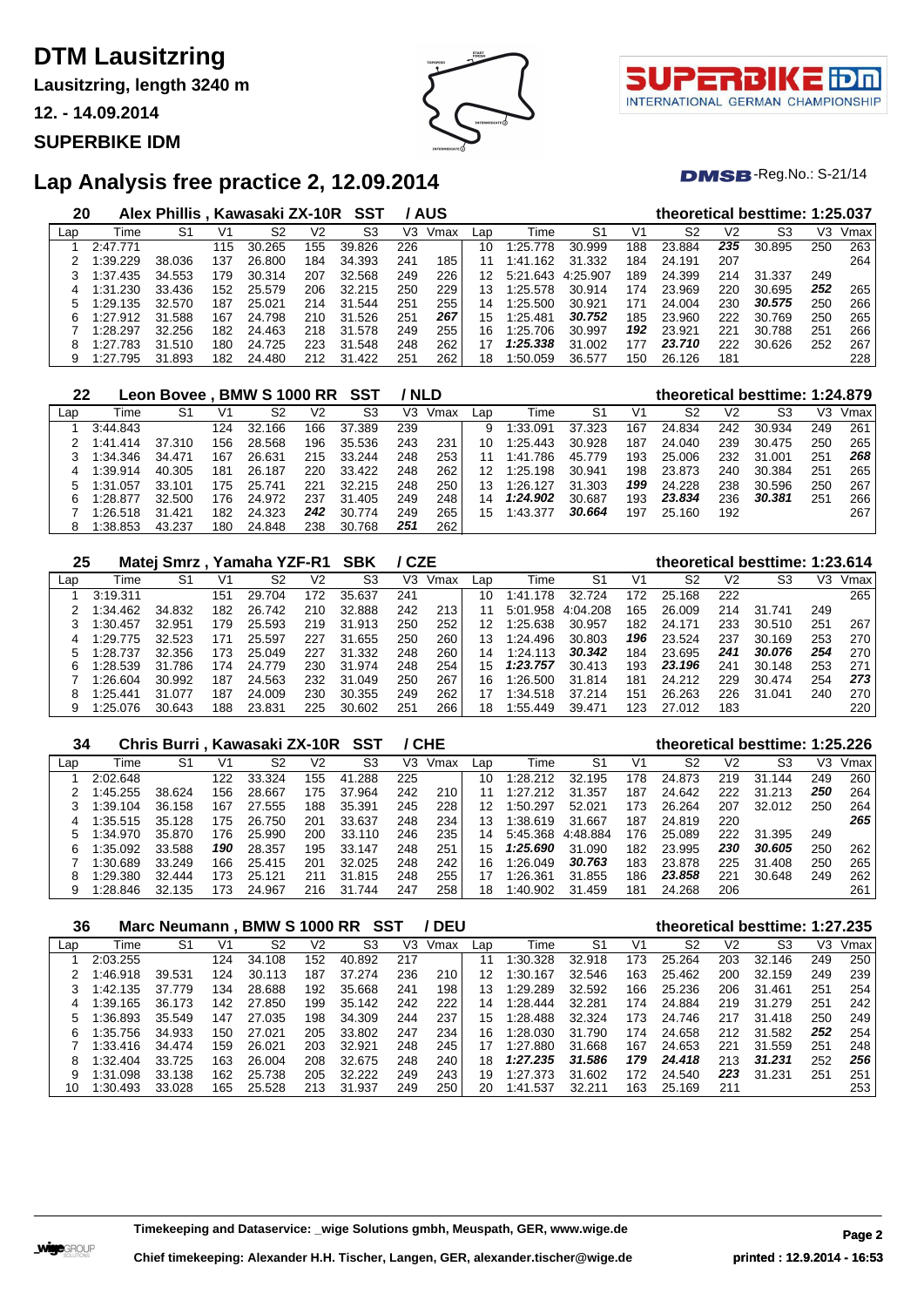**Lausitzring, length 3240 m**

**12. - 14.09.2014**

#### **SUPERBIKE IDM**



τl INTERNATIONAL GERMAN CHAMPIONSHIP

 $DMSB$ -Reg.No.: S-21/14

| 44  |           |          |     |        |     | Danny De Boer, Honda CBR 1000-RR SP SBK |     |      |     | / NLD    |        |     | theoretical besttime: 1:23.471 |     |        |     |      |
|-----|-----------|----------|-----|--------|-----|-----------------------------------------|-----|------|-----|----------|--------|-----|--------------------------------|-----|--------|-----|------|
| Lap | Time      | S1       | V1  | S2     | V2  | S3                                      | V3  | Vmax | Lap | Time     | S1     | V1  | S2                             | V2  | S3     | V3  | Vmax |
|     | 3:33.263  |          | 126 | 31.237 | 173 |                                         |     |      |     | 1:25.235 | 30.965 | 191 | 23.824                         | 234 | 30.446 | 253 | 268  |
|     | 10:37.077 | 9.27.023 | 114 | 35.297 | 180 | 34.757                                  | 248 |      |     | 1:33.207 | 30.707 | 199 | 31.278                         | 220 | 31.222 | 254 | 269  |
|     | 1:37.845  | 37.077   | 143 | 28.166 | 202 | 32.602                                  | 254 | 217  | 10  | 1:24.755 | 30.700 | 188 | 23.659                         | 234 | 30.396 | 254 | 270  |
| 4   | 1:30.045  | 33.628   | 183 | 24.794 | 220 | 31.623                                  | 254 | 241  |     | 1:25.659 | 30.695 | 187 | 23.462                         | 223 | 31.502 | 255 | 270  |
|     | 1:28.089  | 32.399   | 187 | 24.640 | 226 | 31.050                                  | 253 | 251  |     | 1:23.941 | 30.475 | 194 | 23.191                         | 223 | 30.275 | 255 | 271  |
|     | 1:26.322  | 31.347   | 191 | 24.150 | 224 | 30.825                                  | 253 | 262  | 13  | 1:23.528 | 30.311 | 196 | 23.248                         | 237 | 29.969 | 255 | 270  |
|     | 1:25.742  | 31.189   | 192 | 24.016 | 230 | 30.537                                  | 254 | 267  | 14  | $-43.$   | 33.290 | 154 | 25.672                         | 215 |        |     | 266  |

| 47  |          | Marc Buchner, Suzuki GSX-R 1000 |     |        |     |             | <b>SBK</b> |      | <b>DEU</b> |          |        |     |        |     | theoretical besttime: 1:24.686 |     |      |
|-----|----------|---------------------------------|-----|--------|-----|-------------|------------|------|------------|----------|--------|-----|--------|-----|--------------------------------|-----|------|
| Lap | Time     | S1                              | V1  | S2     | V2  | S3          | V3         | Vmax | Lap        | Time     | S1     | V1  | S2     | V2  | S3                             | V3  | Vmax |
|     | 2:03.433 |                                 | 146 | 31.919 | 151 | 36.908      | 237        |      | 11         | 1:26.650 | 31.068 | 192 | 24.413 | 228 | 31.<br>.169                    | 247 | 258  |
|     | 1:39.298 | 37.069                          | 172 | 27.648 | 190 | 34.581      | 242        | 224  | 12         | 1:26.910 | 31.035 | 186 | 24.789 | 232 | 31.086                         | 247 | 261  |
|     | 1:31.194 | 33.350                          | 179 | 25.783 | 213 | 32.061      | 244        | 257  | 13         | 1:25.643 | 30.623 | 193 | 24.176 | 231 | 30.844                         | 248 | 264  |
|     | 1:29.583 | 32.091                          | 183 | 25.546 | 213 | .946<br>31  | 245        | 258  | 14         | 1:26.438 | 30.940 | 164 | 24.710 | 226 | 30.788                         | 247 | 262  |
| 5   | 1:28.541 | 31.800                          | 176 | 25.355 | 225 | .386<br>31  | 246        | 260  | 15         | 1:25.860 | 30.781 | 191 | 24.318 | 228 | 30.761                         | 249 | 260  |
| 6   | 1:27.605 | 31.389                          | 185 | 25,009 | 225 | 31.<br>.207 | 246        | 262  | 16         | 1:25.480 | 30.664 | 191 | 24.142 | 228 | 30.674                         | 250 | 262  |
|     | 1:27.208 | 31.493                          | 189 | 24.636 | 227 | 31.079      | 247        | 261  | 17         | 1:25.035 | 30.439 | 192 | 23.980 | 231 | 30.616                         | 251 | 264  |
| 8   | 1:27.098 | 31.361                          | 194 | 24.623 | 221 | 31.<br>.114 | 248        | 260  | 18         | 1:26.610 | 31.817 | 194 | 24.112 | 232 | 30.681                         | 249 | 248  |
| 9   | 1:36.812 | 30.956                          | 186 | 24.755 | 221 |             |            | 260  | 19         | 1:24.811 | 30.564 | 195 | 23,855 | 229 | 30.392                         | 251 | 265  |
| 10  | 3:15.732 | 2:17.969                        | 165 | 25.957 | 219 | .806<br>31  | 245        |      | 20         | 1:51.875 | 38.288 | 146 | 26.306 | 212 |                                |     | 238  |

| 48  |               | Dominik Vincon, BMW S 1000 RR SST |     |        |     |        |     | / DEU |     |          |                |     |        |     | theoretical besttime: 1:24.814 |     |      |
|-----|---------------|-----------------------------------|-----|--------|-----|--------|-----|-------|-----|----------|----------------|-----|--------|-----|--------------------------------|-----|------|
| Lap | Time          | S1                                | V1  | S2     | V2  | S3     | V3  | Vmax  | Lap | Time     | S <sub>1</sub> | V1  | S2     | V2  | S3                             | VЗ  | Vmax |
|     | 2:02.599      |                                   | 136 | 32.780 | 172 | 39.329 | 238 |       |     | 1:27.318 | .881<br>31     | 183 | 24.355 | 231 | 31.082                         | 250 | 267  |
|     | 1:36.176      | 35.475                            | 169 | 26.969 | 217 | 33.732 | 247 | 248   | 12  | 1:26.571 | 31.082         | 192 | 23.973 | 228 | 31.516                         | 251 | 270  |
|     | .778<br>1:31. | 34.550                            | 183 | 24.721 | 228 | 32.507 | 248 | 265   | 13  | 1:26.078 | 31.620         | 189 | 23.771 | 239 | 30.687                         | 249 | 270  |
|     | 1:28.871      | 32.478                            | 189 | 24.444 | 227 | 31.949 | 249 | 267   | 14  | 1:25.944 | 31.462         | 197 | 23.493 | 239 | 30.989                         | 249 | 268  |
| 5   | 1:27.668      | 31.536                            | 190 | 24.414 | 233 | 31.718 | 247 | 267   | 15  | 1:25.216 | 30.659         | 191 | 23.669 | 238 | 30.888                         | 249 | 267  |
| 6   | 1:27.429      | 31.552                            | 193 | 24.067 | 227 | 31.810 | 247 | 265   | 16  | 1:25.292 | 30.825         | 193 | 23.755 | 238 | 30.712                         | 249 | 267  |
|     | 1:27.428      | 31.869                            | 184 | 24.426 | 237 | 31.133 | 249 | 264   |     | 1:25.756 | 31.021         | 194 | 23.588 | 238 | 31.147                         | 251 | 270  |
| 8   | 1:26.664      | 31.489                            | 196 | 24.004 | 234 | 31.171 | 249 | 268   | 18  | 1:25.244 | 30.862         | 196 | 23,468 | 232 | 30.914                         | 250 | 270  |
| 9   | 1:40.193      | 31.505                            | 184 | 24.194 | 236 |        |     | 265   | 19  | 2:06.878 | 34.472         | 153 | 26.362 | 183 |                                |     | 263  |
|     | 4:40.800      | 3:45.523                          | 186 | 24.245 | 237 | 31.032 | 249 |       |     |          |                |     |        |     |                                |     |      |

| 50  |          | Damian Cudlin, Kawasaki ZX-10R SBK |     |        |     |        |     | <b>/AUS</b> |              |          |        |     |        |                | theoretical besttime: 1:22.842 |     |      |
|-----|----------|------------------------------------|-----|--------|-----|--------|-----|-------------|--------------|----------|--------|-----|--------|----------------|--------------------------------|-----|------|
| Lap | Time     | S1                                 | V1  | S2     | V2  | S3     | V3  | Vmax        | Lap          | Time     | S1     | V1  | S2     | V <sub>2</sub> | S3                             | VЗ  | Vmax |
|     | 2:50.353 |                                    | 128 | 31.174 | 167 | 37,870 | 235 |             | 9            | 1:29.997 | 33.160 | 173 | 24.698 | 213            | 32.139                         | 251 | 234  |
|     | 1:40.127 | 37.299                             | 156 | 28.723 | 202 | 34.105 | 246 | 204         | 10.          | 1:25.243 | 31.160 | 190 | 23.850 | 228            | 30.233                         | 252 | 257  |
|     | 1:33.407 | 34.775                             | 166 | 25.954 | 204 | 32.678 | 247 | 231         |              | 1:23.260 | 30.038 | 191 | 23.361 | 238            | 29.861                         | 254 | 270  |
|     | 1:30.604 | 33.026                             | 164 | 25.623 | 209 | 31.955 | 249 | 254         | 12           | 1:53.000 | 54.291 | 125 | 27.233 | 192            | 31.476                         | 254 | 272  |
|     | 1:28.116 | 31.946                             | 173 | 24.935 | 213 | 31.235 | 250 | 260         | 13           | 1:35.813 | 30.367 | 176 | 23.894 | 230            | 41.552                         | 168 | 266  |
| 6   | 1:26.239 | 31.204                             | 179 | 24.272 | 226 | 30.763 | 252 | 267         | 14           | 1:29.940 | 34.723 | 141 | 24.568 | 211            | 30.649                         | 254 | 170  |
|     | 1:39.955 | 31.221                             | 167 | 24.719 | 199 |        |     | 264         | $15^{\circ}$ | 1:22.981 | 30.177 | 192 | 23.092 | 239            | 29.712                         | 254 | 267  |
|     | 7:05.277 | 6:04.694                           | 145 | 27.264 | 182 | 33.319 | 248 |             | 16           | 2:10.574 | 30.048 | 197 | 55.041 | 170            |                                |     | 270  |

| 57  |           | Lorenzo Lanzi, Ducati 1199 Panigale R SBK |      |        |     |           |     |      | /ITA |          |          |     | theoretical besttime: 1:22.972 |                |        |     |      |
|-----|-----------|-------------------------------------------|------|--------|-----|-----------|-----|------|------|----------|----------|-----|--------------------------------|----------------|--------|-----|------|
| Lap | Time      | S1                                        | V1   | S2     | V2  | S3        | V3  | Vmax | Lap  | Time     | S1       | V1  | S2                             | V <sub>2</sub> | S3     | V3  | Vmax |
|     | 10:51.921 |                                           | 148. | 28.219 | 186 | 35.410    | 249 |      |      | 8:18.737 | 7:21.700 | 163 | 24.699                         | 222            | 32.338 | 251 |      |
|     | 1:29.433  | 32.794                                    | 169  | 24.894 | 224 | 31<br>745 | 251 | 240  |      | 1:24.045 | 30.622   | 195 | 23.388                         | 234            | 30.035 | 254 | 266  |
|     | 1:27.297  | 32.028                                    | 183  | 24.422 | 236 | 30.847    | 250 | 268  | 9    | 1:22.972 | 30.203   | 185 | 23.296                         | 242            | 29.473 | 254 | 270  |
| 4   | 1:26.228  | 32.047                                    | 190  | 23.754 | 236 | 30.427    | 252 | 258  | 10   | 1:28.281 | 33.778   | 116 | 24.635                         | 236            | 29.868 | 254 | 264  |
|     | 1:25.606  | 31.009                                    | 183  | 23.731 | 223 | 30.866    | 254 | 252  |      | 1:46.952 | 35.829   | 124 | 26.763                         | 163            |        |     | 251  |
| 6   | 1:34.301  | 30.724                                    | 188  | 23.780 | 232 |           |     | 260  |      |          |          |     |                                |                |        |     |      |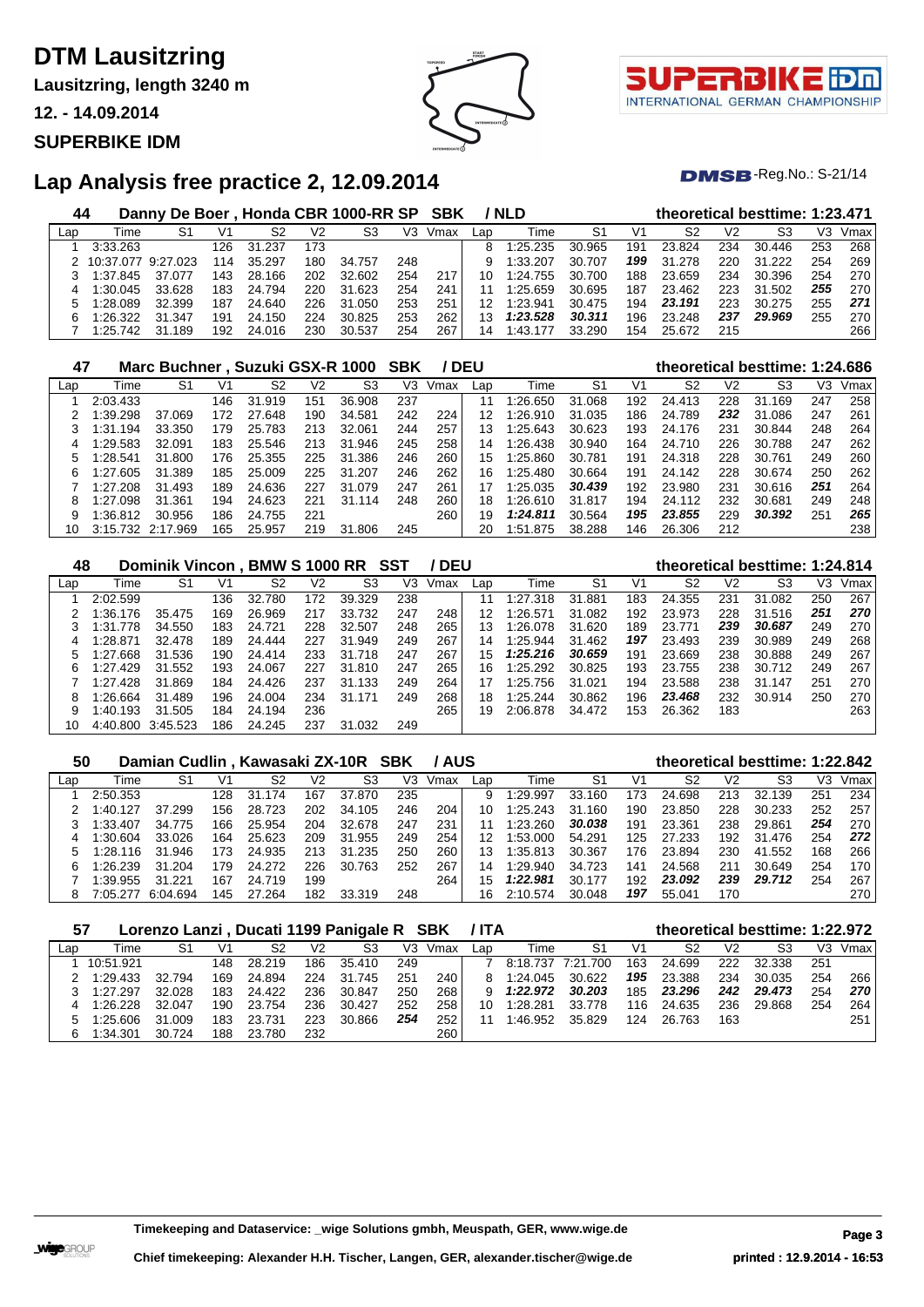**Lausitzring, length 3240 m**

**12. - 14.09.2014**

#### **SUPERBIKE IDM**



INTERNATIONAL GERMAN CHAMPIONSHIP

 $DMSB$ -Reg.No.: S-21/14

### **Lap Analysis free practice 2, 12.09.2014**

| 67  |          | Mark Albrecht . BMW S 1000 RR |     |             |     | SST        |     | <b>DEU</b> |     |              |        |     |        |                | theoretical besttime: 1:27.260 |     |      |
|-----|----------|-------------------------------|-----|-------------|-----|------------|-----|------------|-----|--------------|--------|-----|--------|----------------|--------------------------------|-----|------|
| Lap | Time     | S1                            | V1  | S2          | V2  | S3         | V3  | Vmax       | Lap | Time         | S1     | V1  | S2     | V <sub>2</sub> | S3                             | V3  | Vmax |
|     | 2:09.792 |                               | 116 | .161<br>33. | 144 | .924<br>41 | 229 |            | 11  | 1:29.260     | 32.449 | 182 | 24.851 | 225            | 31.960                         | 249 | 267  |
|     | :57.676  | 39.873                        | 146 | 28.861      | 180 |            |     | 200        | 12  | 1:28.610     | 32.011 | 183 | 24.723 | 229            | 31.876                         | 250 | 266  |
|     | 2:54.365 | :50.703                       | 157 | 27.675      | 188 | 35.987     | 246 |            | 13  | 1:29.189     | 32.801 | 181 | 24.540 | 222            | 31.848                         | 250 | 267  |
| 4   | :39.340  | 37.558                        | 156 | 26.969      | 186 | 34.813     | 249 | 219        | 14  | :28.884      | 32.274 | 184 | 24.617 | 227            | 31.993                         | 250 | 267  |
| 5   | :34.955  | 34.916                        | 166 | 26.302      | 200 | 33.737     | 248 | 233        | 15  | 1:28.621     | 31.898 | 186 | 24.388 | 218            | 32.335                         | 250 | 267  |
| 6   | :34.133  | 34.592                        | 165 | 26.291      | 214 | 33.250     | 248 | 242        | 16  | 1:29.214     | 32.377 | 183 | 24.776 | 226            | 32.061                         | 249 | 264  |
|     | :32.219  | 33.771                        | 164 | 25.860      | 206 | 32.588     | 249 | 257        |     | 1:28.034     | 31.997 | 185 | 24.237 | 223            | 31.800                         | 251 | 260  |
| 8   | :31.035  | 32.817                        | 173 | 25.507      | 222 | 32.711     | 248 | 265        | 18  | 1:28.341     | 32.392 | 178 | 24.538 | 225            | 31.411                         | 251 | 268  |
| 9   | :30.027  | 32.893                        | 181 | 25.042      | 225 | 32.092     | 249 | 265        | 19  | 1:28.498     | 32.736 | 180 | 24.637 | 225            | 31.125                         | 251 | 269  |
| 10  | 1:29.188 | 32.280                        | 186 | 24.789      | 221 | 32.119     | 250 | 267        | 20  | 1:51<br>.712 | 35.059 | 167 | 26.801 | 185            |                                |     | 258  |

| 69  |          | Lucy Glöckner |     | <b>BMW HP4 SST</b> |     |            | <b>DEU</b> |      |     |          |                   |     |        |     | theoretical besttime: 1:24.557 |     |      |
|-----|----------|---------------|-----|--------------------|-----|------------|------------|------|-----|----------|-------------------|-----|--------|-----|--------------------------------|-----|------|
| Lap | Time     | S1            | V1  | S2                 | V2  | S3         | VЗ         | Vmax | Lap | Time     | S1                | V1  | S2     | V2  | S3                             | V3  | Vmax |
|     | 3:50.534 |               | 146 | 29.124             | 170 | 36.040     | 240        |      | 10  | 1:28.553 | 31.349            | 198 | 26.313 | 222 | 30.891                         | 254 | 270  |
|     | : 39.298 | 37.619        | 143 | 27.451             | 203 | 34.228     | 248        | 212  |     | 1:25.970 | 31.009            | 190 | 24.363 | 231 | 30.598                         | 254 | 270  |
|     | :32.850  | 33.887        | 164 | 25.876             | 205 | 33.087     | 254        | 256  | 12  | 1:26.440 | 31.642            | 183 | 24.221 | 221 | 30.577                         | 254 | 270  |
| 4   | 1:29.814 | 32.662        | 182 | 25.304             | 213 | 31.848     | 251        | 266  | 13  | 1:37.271 | 31.249            | 188 | 25.146 | 175 |                                |     | 267  |
| 5   | 2:02.130 | 52.742        | 117 | 27.334             | 214 |            |            | 269  | 14  |          | 2:56.612 2:00.899 | 180 | 24.535 | 220 | 31.178                         | 252 |      |
|     | 2:43.308 | 1:46.100      | 176 | 25.315             | 219 | 31.893     | 252        |      | 15  | 1:24.648 | 30.695            | 193 | 23.622 | 233 | 30.331                         | 255 | 270  |
|     | 1:27.431 | 32.008        | 183 | 24.505             | 224 | 30.918     | 254        | 264  | 16  | 1:39.753 | 43.577            | 139 | 25.936 | 231 | 30.240                         | 254 | 272  |
| 8   | :53.997  | 50.014        | 101 | 32.271             | 218 | .712<br>31 | 253        | 270  |     | 1:38.473 | 32.214            | 167 | 24.706 | 217 |                                |     | 267  |
| 9   | :26.445  | 31.336        | 188 | 24.188             | 225 | 30.921     | 254        | 267  |     |          |                   |     |        |     |                                |     |      |

| 76  |          | Max Neukirchner, Ducati 1199 Panigale R SBK |     |        |                |        |     |      |     | / DEU    |          |     | theoretical besttime: 1:21.665 |                |        |     |      |
|-----|----------|---------------------------------------------|-----|--------|----------------|--------|-----|------|-----|----------|----------|-----|--------------------------------|----------------|--------|-----|------|
| Lap | Time     | S1                                          | V1  | S2     | V <sub>2</sub> | S3     | V3  | Vmax | Lap | Time     | S1       | V1  | S2                             | V <sub>2</sub> | S3     | VЗ  | Vmax |
|     | 4:04.129 |                                             | 149 | 28.318 | 182            | 36.234 | 237 |      | 8   | 1:23.558 | 29.807   | 190 | 23.689                         | 232            | 30.062 | 255 | 270  |
|     | 1:35.633 | 34.632                                      | 159 | 26.578 | 189            | 34.423 | 243 | 251  | 9   | 1:34.277 | 30.424   | 189 | 23.786                         | 227            |        |     | 270  |
|     | 1:46.871 | 34.661                                      | 147 | 27.419 | 197            |        |     | 253  |     | 5:19.912 | 4:14.525 | 87  | 26.069                         | 164            | 39.318 | 251 |      |
|     | 6:40.701 | 5:43.020                                    | 158 | 25.637 | 205            | 32.044 | 250 |      |     | 1:24.176 | 30.281   | 181 | 23.674                         | 231            | 30.221 | 254 | 266  |
|     | 1:26.855 | 31.647                                      | 173 | 24.305 | 217            | 30.903 | 253 | 267  |     | 1:22.476 | 29.476   | 184 | 23.383                         | 235            | 29.617 | 257 | 270  |
| 6   | 1:24.541 | 30.258                                      | 18C | 23.999 | 225            | 30.284 | 254 | 270  | 13  | 1:21.665 | 29.088   | 196 | 23.117                         | 239            | 29.460 | 257 | 273  |
|     | 1:27.297 | 31.724                                      |     | 25.243 | 236            | 30.330 | 254 | 264  | 14  | 2.04.273 | 34.243   | 145 | 43.220                         | 190            |        |     | 273  |

| 77  |                   | Erwan Nigon, Suzuki GSX-R 1000 SBK |     |        |     |            |     | / FRA |     |          |        |     | theoretical besttime: 1:23.328 |     |        |     |      |
|-----|-------------------|------------------------------------|-----|--------|-----|------------|-----|-------|-----|----------|--------|-----|--------------------------------|-----|--------|-----|------|
| Lap | Time              | S1                                 | V1  | S2     | V2  | S3         | V3  | Vmax  | Lap | Time     | S1     | V1  | S2                             | V2  | S3     | VЗ  | Vmax |
|     | 2:08.231          |                                    | 143 | 30.815 | 163 | 37.500     | 240 |       | 9   | 1:28.214 | 32.128 | 181 | 24.831                         | 220 | 31.255 | 251 | 255  |
|     | 1:39.110          | 36.618                             | 169 | 27.418 | 193 | 35.074     | 246 | 223   | 10  | 1:45.274 | 48.021 | 157 | 26.370                         | 222 | 30.883 | 251 | 267  |
|     | 1:33.770          | 33.940                             | 168 | 27.562 | 206 | 32.268     | 249 | 239   |     | 1:25.813 | 31.072 | 172 | 24.198                         | 226 | 30.543 | 252 | 266  |
|     | 1:30.319          | 32.597                             | 179 | 25.551 | 210 | 32.171     | 249 | 264   | 12. | 1:24.518 | 30.619 | 183 | 23.700                         | 225 | 30.199 | 254 | 267  |
|     | 1:29.488          | 32.010                             | 158 | 25.671 | 219 | 31.807     | 249 | 262   | 13  | 1:23.997 | 30.485 | 189 | 23,400                         | 232 | 30.112 | 254 | 268  |
| 6   | 1:41.732          | 32.694                             | 168 | 25.708 | 228 |            |     | 258   | 14  | 1:23.711 | 30.093 | 192 | 23.783                         | 225 | 29.835 | 258 | 269  |
|     | 4:19.278 3:10.202 |                                    | 157 | 26.672 | 204 |            |     |       | .5  | 1:49.251 | 36.492 | 150 | 26.722                         | 219 |        |     | 266  |
| 8   | 7:39.129          | 6:41.309                           | 169 | 25.949 | 218 | 31<br>.871 | 250 |       |     |          |        |     |                                |     |        |     |      |

#### 79 Thomas Hainthaler, BMW S 1000 RR SST / DEU

| theoretical besttime: 1:26.466 |  |
|--------------------------------|--|
|                                |  |

| Lap | Time     | S1     | V1  | S2     | V2  | S3     | V3  | Vmax | Lap | Time     | S1       | V1  | S2     | V2  | S3     | VЗ  | Vmax |
|-----|----------|--------|-----|--------|-----|--------|-----|------|-----|----------|----------|-----|--------|-----|--------|-----|------|
|     | 2:54.101 |        | 111 | 33.767 | 152 | 40.589 | 232 |      | 10  | 1:29.563 | 32.781   | 176 | 24.985 | 229 | 31.797 | 230 | 257  |
|     | 1:46.772 | 39.034 | 130 | 30.358 | 151 | 37.380 | 242 | 201  | 11  | 1:27.794 | 31.908   | 168 | 24.451 | 229 | 31.435 | 246 | 244  |
|     | 1:41.107 | 36.161 | 136 | 29.546 | 171 | 35.400 | 247 | 229  | 12  | 2:02.134 | 1:00.663 | 72  | 28.968 | 203 | 32.503 | 249 | 256  |
| 4   | 1:34.630 | 34.563 | 159 | 26.781 | 197 | 33.286 | 249 | 240  | 13  | 1:27.970 | 31.904   | 163 | 24.716 | 229 | 31.350 | 250 | 258  |
|     | 1:33.301 | 33.591 | 147 | 26.797 | 206 | 32.913 | 248 | 258  | 14  | 1:27.225 | 31.419   | 172 | 24.417 | 231 | 31.389 | 249 | 264  |
| 6.  | 1:31.209 | 33.032 | 156 | 25.933 | 221 | 32.244 | 250 | 245  | 15  | 1:26.728 | 31.346   | 173 | 24.305 | 221 | 31.077 | 249 | 260  |
|     | 1:29.563 | 32.972 | 173 | 24.881 | 223 | 31.710 | 250 | 247  | 16  | 1:26.806 | 31.116   | 181 | 24.398 | 222 | 31.292 | 252 | 260  |
| 8   | 1:29.609 | 32.143 | 193 | 25.746 | 222 | 31.720 | 250 | 260  | 17  | 1:26.541 | 31.129   | 175 | 24.273 | 221 | 31.139 | 249 | 267  |
|     | 1:28.422 | 32.156 | 167 | 24.632 | 219 | 31.634 | 251 | 254  | 18  | 2:33.872 | 1:07.212 | 66  | 36.759 | 140 |        |     | 264  |